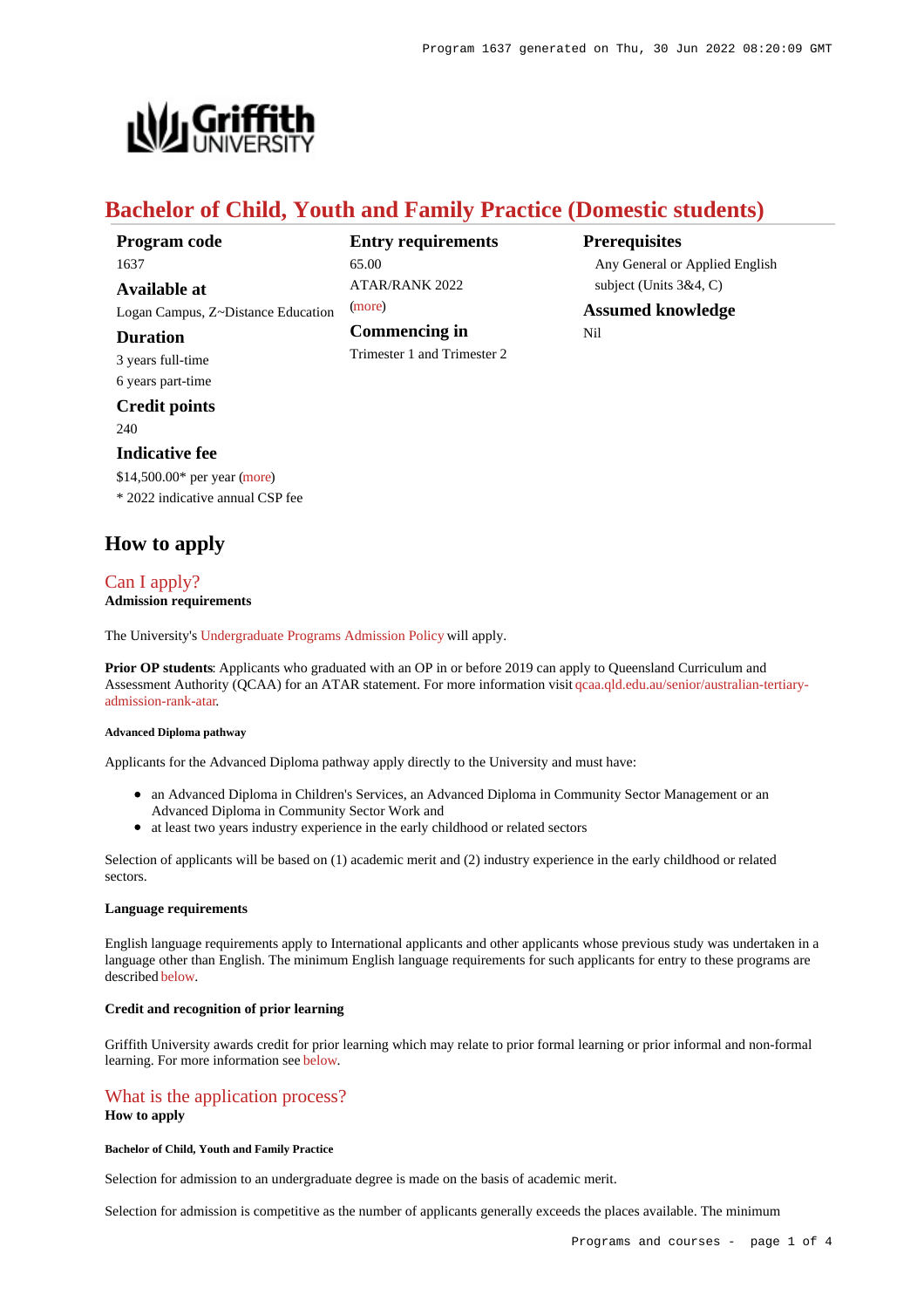Program 1637 generated on Thu, 30 Jun 2022 08:20:09 GMT

requirement for eligibility for admission is completion of Year 12 of secondary school or equivalent academic achievement.

Prerequisites for admission may be specified in terms of levels of achievement in particular Year 12 subjects. Prerequisite conditions may be satisfied by other study or experience which is considered to be equivalent to the Year 12 prerequisites. More information is available on the [Prerequisites and Assumed Knowledge](https://www.griffith.edu.au/apply/prerequisites-assumed-knowledge) website.

Further information for Queensland students completing an ATAR can be found [here](https://www.griffith.edu.au/apply/undergraduate-study/high-school-students/admission-in-2021).

Domestic applicants should apply for admission through the [Queensland Tertiary Admissions Centre \(QTAC\)](http://www.qtac.edu.au/).

Domestic applicants from NSW and ACT should apply for admission through the [Universities Admissions Centre \(UAC\)](http://www.uac.edu.au/).

A summary of the student profile for this program can be found on the QTAC website for [Distance](https://www.qtac.edu.au/courses/listing/bachelor-of-child-youth-and-family-practice-276105/)  $|$  <a href=https://www.qtac.edu.au/courses/listing/bachelor-of-child-youth-and-family-practice-263131/" target="\_blank">Logan. The Rank profile is located on the **Student Profile** tab.

#### **Bachelor of Child, Youth and Family Practice - Advanced Diploma pathway**

You can apply directly to Griffith University for entry into this program. To begin your application, add this program to your shortlist.

#### **Apply online**

| <b>Next intake (Logan Campus, Distance Education)</b> | <b>Applications close</b> |
|-------------------------------------------------------|---------------------------|
| Trimester 2, 2022                                     | Monday, 4 July 2022       |
| Orientation commences Monday, 11 July 2022            |                           |

Check the **eligibility requirements** in the sections on this webpage.

| <b>Next intake (Logan Campus, Distance Education)</b> | <b>Applications close</b> |
|-------------------------------------------------------|---------------------------|
| Trimester 2, 2022                                     | Monday, 4 July 2022       |
| Orientation commences Monday, 11 July 2022            |                           |

## [What are the language requirements?](https://www148.griffith.edu.au/programs-courses/Program/1637/HowToApply/Domestic#language) **Language requirements**

English language requirements apply to International applicants and other applicants whose previous study was undertaken in a language other than English. The minimum English language requirements for such applicants for entry to this program are as follows:

- A minimum overall band score of 6.5 on IELTS (Academic) with no sub-score of less than 6.0
- OR a minimum score of 575 on TOEFL
- *OR* an internet-based (iBT) TOEFL score of 79 (no sub-score less than 19)
- OR no score less than 3+ in each skill of the ISLPR (conducted by ISLPR Language Services only)
- OR a minimum overall score of 176 (no score less than 169) on C1 Advanced (formerly Cambridge Certificate in
- Advanced English) **or** C2 Proficiency (formerly Cambridge Certificate of Proficiency in English)
- *OR* an overall score of 58 in the Pearson Test of English (Academic) with no score less than 50.

English test results must be no more than two years old.

Applicants should refer to the following University policy for further information:

[Undergraduate Programs Admission Policy](http://policies.griffith.edu.au/pdf/Undergraduate Programs Admission Policy.pdf)

International students who successfully complete the [Direct Entry Program \(DEP\)](https://www.griffith.edu.au/international/griffith-english-language-institute/courses/direct-entry-program) will satisfy the English Language requirements for this Griffith degree.

The Direct Entry Program (DEP) is not available for Domestic students.

If you do not meet the University's specified English language requirements, you may wish to contact the Griffith English Language Institute to increase your eligibility for entering a Griffith University program. This Institute offers a number of English language and other courses at both its Brisbane and Gold Coast branches:

[Griffith English Language Institute](https://www.griffith.edu.au/international/griffith-english-language-institute)

# [What are the QTAC/UAC entry requirements?](https://www148.griffith.edu.au/programs-courses/Program/1637/HowToApply/Domestic#tac-entry-requirements) **QTAC application information**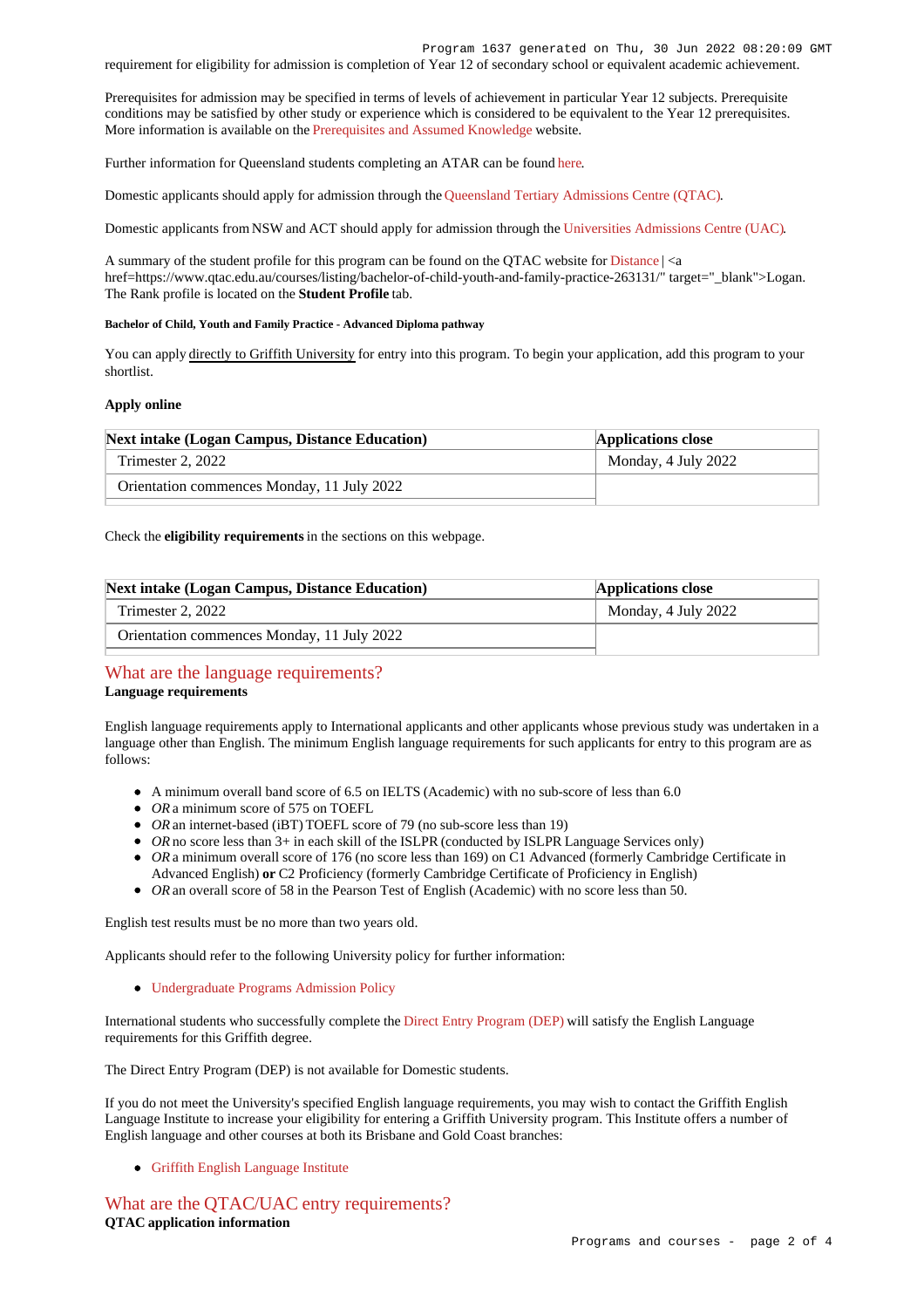#### **Bachelor of Child, Youth and Family Practice - Distance**

**ATAR/RANK \***

65.00

**VET Qualification**

Certificate III

**QTAC code**

276105

**Duration**

3 years full-time; 6 years part-time

**Prerequisites**

Any General or Applied English subject (Units 3&4, C)

*\*The above ATAR/Rank from the 2022 admission cycle represents the minimum adjusted ATAR/Rank to which an offer was made. Minimum thresholds can change from year to year and should be used as a guide only for any future intakes. Applicants with VET qualifications may not be offered a place if the lowest selection rank is higher than the equivalent rank for the VET qualification. Quotas may apply to this program.*

## **Bachelor of Child, Youth and Family Practice - Logan**

**ATAR/RANK \***

65.00

**VET Qualification**

Certificate III

**QTAC code**

263131

**Duration**

3 years full-time; 6 years part-time

**Prerequisites**

Any General or Applied English subject (Units 3&4, C)

## **UAC application information (for NSW and ACT applicants)**

**Bachelor of Child, Youth and Family Practice - Distance**

**ATAR \***

65.00 **UAC code**

283351